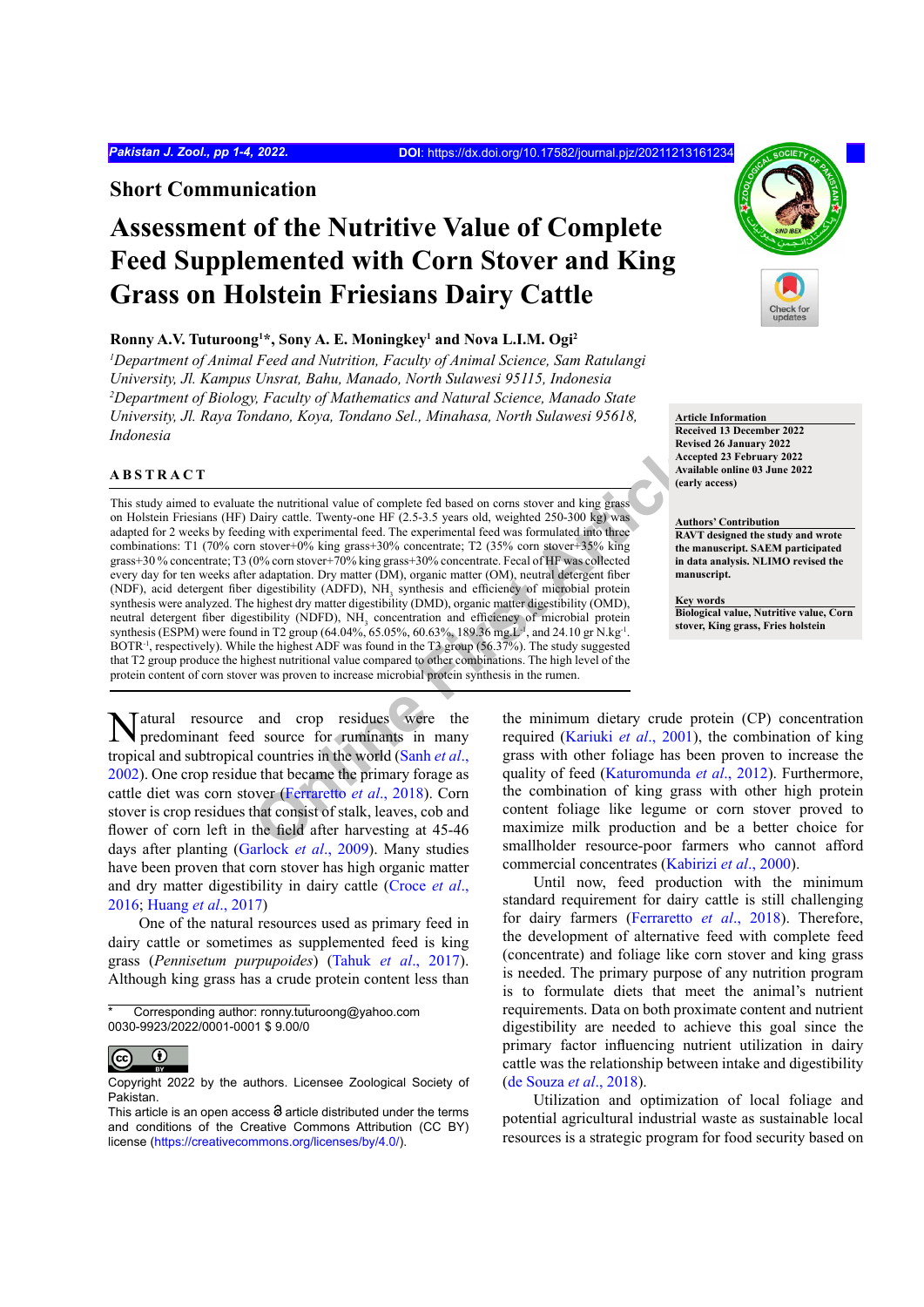availability and food independence based on cattle origin. The assessment of dairy cattle based on local resource foliage is urgently needed. Therefore, this study evaluated the nutritional value of complete feed based on corns stover and king grass on Holstein Friesians (HF) dairy cattle. This study provide a scientific evaluation of the new alternative feed for HF dairy cattle.

## *Materials and methods*

This study was conducted from November 2019 until January 2019 at the Regional Technical Implementation Unit (UPTD) Institute of Livestock and Seed Farming development in North Sulawesi, Indonesia. Proximate analysis was performed in Animal Nutrition and Feeding Laboratory, Faculty of Animal Science, Sam Ratulangi University, while in vitro test was conducted in Animal Nutrition and Feeding Laboratory, Brawijaya University.

Formulated in this study. Here the contract are the conducted in Animal Science, Sam Ratulangi digestibility<br>
Laboratory, Brawijaya University.<br>
In a completely randomized design<br>
a completely randomized design<br>
and seven This research used a completely randomized design with three treatments and seven replications. Twenty-one adult females of HF aged 2.5-3.5 years old and weighing 250-300 kg were included in this study. HF cow was adapted for two weeks by feeding with experimental feed. HF cow was hosted in an individual tie-stall barn (2 x 2.5m) equipped with a feeding and drinking area. The experimental feed was formulated into three combinations: T1 (70% corn stover+0% king grass+30% concentrate; T2 (35% corn stover+35% king grass+30 % concentrate; T3 (0% corn stover+70% king grass+30% concentrate. The experimental feed ingredient are shown in Table I.

## <span id="page-1-0"></span>**Table I. Ingredient of the experimental feed.**

| <b>Nutrition</b>    |         | <b>Concentrate Corn stover King grass</b> |         |
|---------------------|---------|-------------------------------------------|---------|
|                     | (%)     | (%)                                       | (%)     |
| Dry matter          | 87.93   | 19.73                                     | 20.30   |
| Organic matter      | 78.82   | 12.06                                     | 10.92   |
| Protein             | 16.65   | 10.90                                     | 9.52    |
| Crude fat           | 10.75   | 2.17                                      | 3.14    |
| Crude fiber         | 11.23   | 33.21                                     | 31.26   |
| <b>NDF</b>          | 27.23   | 69.81                                     | 73.52   |
| <b>ADF</b>          | 14.39   | 40.20                                     | 44.49   |
| Ca                  | 0.73    | 0.39                                      | 0.35    |
| P                   | 1.82    | 0.23                                      | 0.28    |
| Gross energy (Kkal) | 3708.89 | 3791.00                                   | 3375.00 |

Fecal of HF dairy cattle were collected from the rectum of each cow every day for 10 weeks after the adaptation period. Nutrient content of corn stover and king grass were evaluated using proximate analysis. Dry matter (DM) and organic matter (OM) digestibility were performed by *in vitro* analysis based on Al-Arif *et al*[. \(2017\).](#page-3-9) Neutral

detergent fiber (NDF) and acid detergent fiber (ADF) digestibility were analyzed in-vitro using a daisy system as described by Nair *et al*[. \(2018\).](#page-3-10) The concentration of  $N-NH<sub>3</sub>$  was calculated using the Conway method ([Yang](#page-3-11) *et al*[., 2014](#page-3-11)), while the efficiency of microbial protein synthesis (ESPM) was measured according to [Zinn and](#page-3-12) [Owners \(1995\)](#page-3-12).

All obtained data were subjected to one-way ANOVA using SPSS software for Windows (IBM Corp., USA). Tukey's HSD (honestly significant difference) test was performed where significant differences (p<0.05) detected.

#### *Results and discussion*

## *Dry matter (DM) and organic matter (OM) digestibility*

The average DM digestibility of complete feed supplemented with corn stover, and king grass ranged from 60.25% - 64.04% (Table II). The highest DM digestibility was found in the T2 group (64.04%) and significantly different with T3 group but not significantly different with the T1 group (63.54%) [\(Table III](#page-1-1)). In the T2 group, a mixture of corn stover, king grass and concentrate resulted in more carbohydrate variations, both structural and nonstructural, increasing the growth of more varied rumen microbes and then causing an increase of dry and organic matter. According to McDonald *et al*. (2002), a positive correlation effect of several feed sources combination could increase feed digestibility.

The average of OM digestibility varied among different treatment. The T2 group possessed the highest OM digestibility (65.05%), while the lowest was found in the T3 group (60.95%). This result has the same characteristic with DM digestibility, whereas the T2 group was significantly different from the T3 group and not substantially different from the T1 group. The high and low digestibility of OM depends on the high and low DM digestibility [\(Tuturoong](#page-3-14) *et al*., 2013). Feed digestibility was fully affected by composition and the quality of feed ingredients.

### <span id="page-1-1"></span>**Table II. Feeding digestibility and fermented product.**

| Treat-<br>ment | Parameter |  |  |  |                                                                                                                    |                                                                                                                                    |  |
|----------------|-----------|--|--|--|--------------------------------------------------------------------------------------------------------------------|------------------------------------------------------------------------------------------------------------------------------------|--|
|                |           |  |  |  |                                                                                                                    | DMD OMD NDFD ADFD NH <sub>3</sub> ESPM (gr N/<br>$(\frac{9}{6})$ $(\frac{9}{6})$ $(\frac{9}{6})$ $(\frac{9}{6})$ $(mg/l)$ kg/BOTR) |  |
| T1             |           |  |  |  | 63.54 <sup>a</sup> 64.55 <sup>a</sup> 58.54 <sup>a</sup> 54.24 <sup>a</sup> 187.98 <sup>a</sup> 24.06 <sup>a</sup> |                                                                                                                                    |  |
| T <sub>2</sub> |           |  |  |  | $64.04^a$ $65.05^a$ $60.63^a$ $55.18^a$ $189.36^a$ $24.10^a$                                                       |                                                                                                                                    |  |
| T3             |           |  |  |  | $60.25^{\rm b}$ 60.95 <sup>b</sup> 50.69 <sup>b</sup> 56.37 <sup>b</sup> 176.67 <sup>b</sup> 20.92 <sup>b</sup>    |                                                                                                                                    |  |

 $T1 = 70\%$  corn stover+30% concentrate;  $T2 = 35\%$  corn stover+35% king grass+30 % concentrate;  $T3 = 0$ % corn stover+70% king grass+30% concentrate.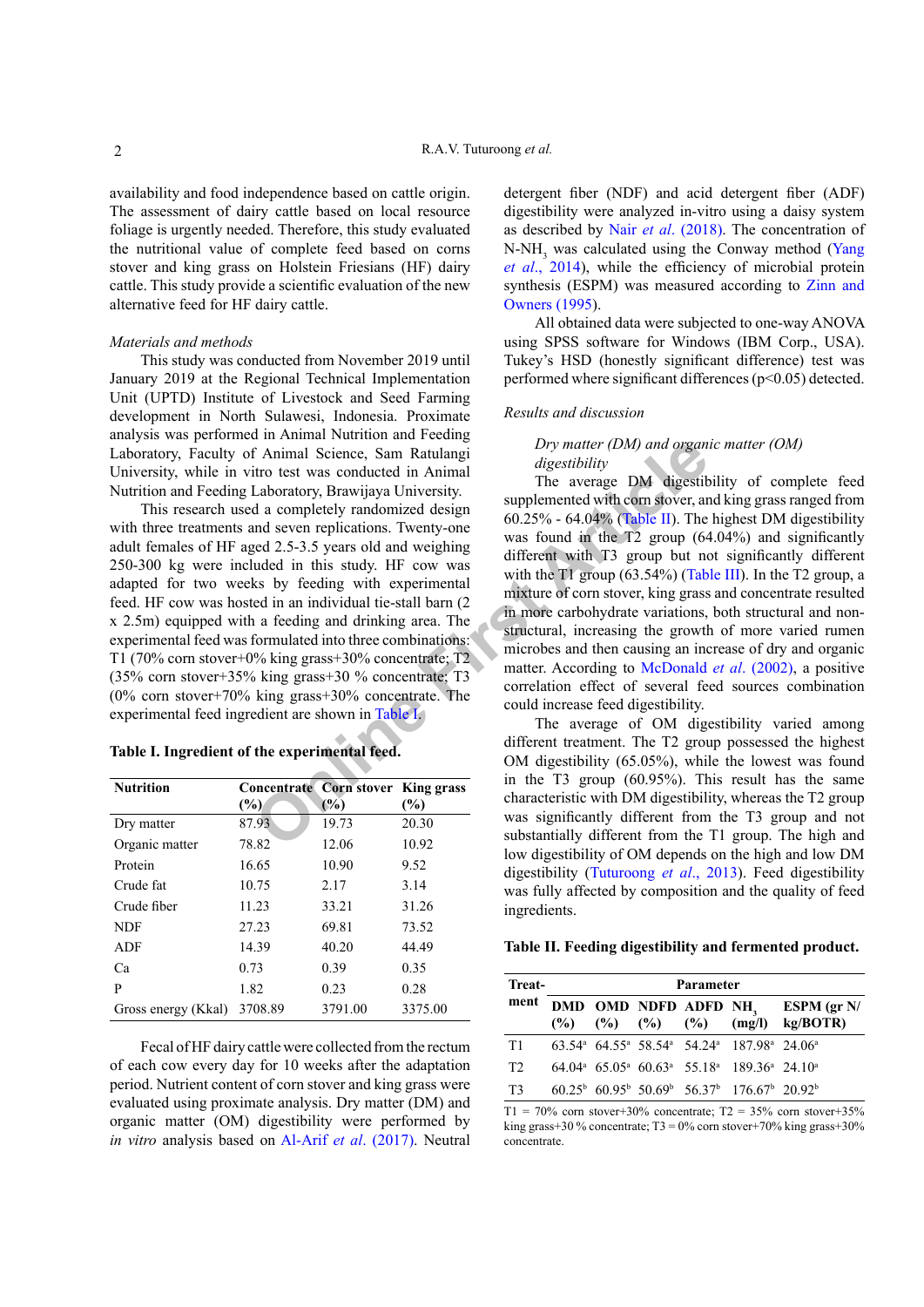The high content of corn stover's metabolic energy and crude fiber may be caused by the increase in feed digestibility [\(de Souza](#page-3-8) *et al*., 2018). The high metabolic energy content of corn stover is due to a readily available carbohydrate (RAC) contained in corn stover (Li *et al*[., 2014](#page-3-15); Sari *et al*[., 2019](#page-3-16)). According to [Tuturoong](#page-3-14) *et al*. (2013) the rate of rumen microbial synthesis is positively correlated with RAC. The more easily digested carbohydrates in the food consumed, the higher the rate of rumen microbial synthesis and, as a result, DM and OM digestibility will increase. Furthermore, crude protein content on the animal feed also affected the feed digestibility. [McDonald](#page-3-13) *et al*. [\(2002\)](#page-3-13) and [Mayulu](#page-3-17) *et al*. (2013) stated that if the feed is low in protein content, the rumen ammonia concentration will be low so that rumen microbial growth will be slow. Consequently, the degradation of carbohydrates will be inhibited.

## *Neutral detergent fiber (NDF) and acid detergent fiber (ADF) digestibility*

**EXECUTE THE SET ARTIC SET ARTIC SET ARTIC SET ARTIC SET AND FOR THE SET ARTIC SET ARTIC SET AND FOR AN INCREDIB THE SET ARTIC MORE THE THE RESEARCH THE RESEARCH THE RESEARCH THE RESEARCH THE RESEARCH THE RESEARCH THE SET** The NDF and ADF digestibility average varied from 53.17%–60.63% and 54.24%-56.37%, respectively. The highest value of NDF and ADF digestibility was obtained by T2 (60.63 %) and T3 (56.37%), respectively, whereas the lowest NDFD and ADFD were obtained by T3 (53.37%) and T1 (54.24%), respectively. The results showed significant differences between T2 and T3 NDF groups and not significantly different between T3, T2 and T1 ADF groups. The high quality of corn stover nutrient compared to king grass, especially the OM, CP and energy content and the low NDF and ADF of corn stover, complementing nutrients from a combination of two different feed sources caused differences in the digestibility level of NDF. In comparison, the digestibility of ADF was not significantly different.

The digestibility level of NDF and ADF in the rumen was affected by the number of fibre-digesting microbial populations (Jabari *et al*[., 2014](#page-3-18)). Protein from the feed is not used directly by rumen microbes. Still, it is hydrolyzed by rumen microbes into amino acids and subsequently becomes ammonia as a nitrogen source for microbial growth ([Tuturoong, 2014\)](#page-3-19).

NH<sub>3</sub> concentration from the experimental feed [\(Table II\)](#page-1-1) ranged from  $176.67 - 189.36$  mg/l. Based on diversity analysis, there was a significant difference in the concentration of  $NH<sub>3</sub>$  (p<0.05). There was a significant difference  $(p<0.05)$  between T2 and T3 group and not significantly (p>0.05) different between T2 and T1 groups. The total concentration of  $NH<sub>3</sub>$  has met the requirement of microbes for maximum growth since the total concentration of  $NH_3$  needed by microbes to grow was 85–300mg/l [\(McDonald](#page-3-13) *et al*., 2002). Rumen microbes need NH3 as

a source of N for microbial growth, but because the needs exceed production, the excess will be absorbed through the rumen and transported to the liver to be converted to urea. Total concentration of  $NH<sub>3</sub>$  varied from 176.67-189.36 mg/l. The highest concentration of  $NH<sub>3</sub>$  was obtained by T2 (189.36 mg/l) followed by T1 (187.98 mg/l) and T3  $(176.67 \text{ mg/l})$ . The variations of NH<sub>3</sub> concentrations in T1, T2 and T3 group was able to support the activity of rumen microorganisms in synthesizing proteins that are beneficial for ruminants.

The generated urea will be excreted in the urine, and some will re-enter the rumen through saliva.  $NH<sub>3</sub>$ concentration was used to estimate protein degradation by rumen microbes.  $NH<sub>3</sub>$  is an intermediate product in protein degradation by microbes and microbial protein synthesis. High and low concentrations of  $NH<sub>3</sub>$  in the rumen indicated the quality of feed digestibility and rumen microbial activity.

The average microbial protein synthesis (ESPM) varied from 20.92-24.10 (g N/kg/BOTR). The highest ESPM was obtained by T2 (24.10 g N/kg/BOTR) followed by T1 (24.06 g N/kg/BOTR) and T3 (20.92 g N/kg/BOTR). The results showed a significant difference  $(p<0.05)$  between T2 and T3 and not a significantly (p>0.05) difference between T2 and T1.

ESPM value in our study was higher than reported by Wassie *et al*. (2019). Three factors affect microbial protein synthesis in the rumen: physical, chemical, and biological (Harun and Sali, 2019). The crucial physical factor affecting microbial protein synthesis is pH and the buffer system. Increasing rumen performance occurs when pH is above 6.0, whereas when rumen pH decreases below 6, a microbial enzyme in the rumen does not function, causing declining bacterial growth ([Iskenderov and Mamedova,](#page-3-22) 2013).

Nitrogen compounds, vitamins and minerals, antimicrobial chemicals, and feed type are the chemical factors affecting microbial protein synthesis in the rumen [\(Harun and Sali, 2019\)](#page-3-21). Furthermore, bacteriophage found in the rumen, bacterial lysis, and protozoa predation includes biological factors affecting the level of microbial protein synthesis. Understanding the effect of each factor and how to solve them is the crucial thing that we have to improve when we want to increase the digestibility of protein and microbial protein synthesis.

#### *Conclusion*

In conclusion, complete feed (concentrate) (30%) supplemented by corns stover (35%) and king grass (35%) has the highest nutritional value compared with other combinations. High nutritional value in this study correlated with the proximate value of each corn stover